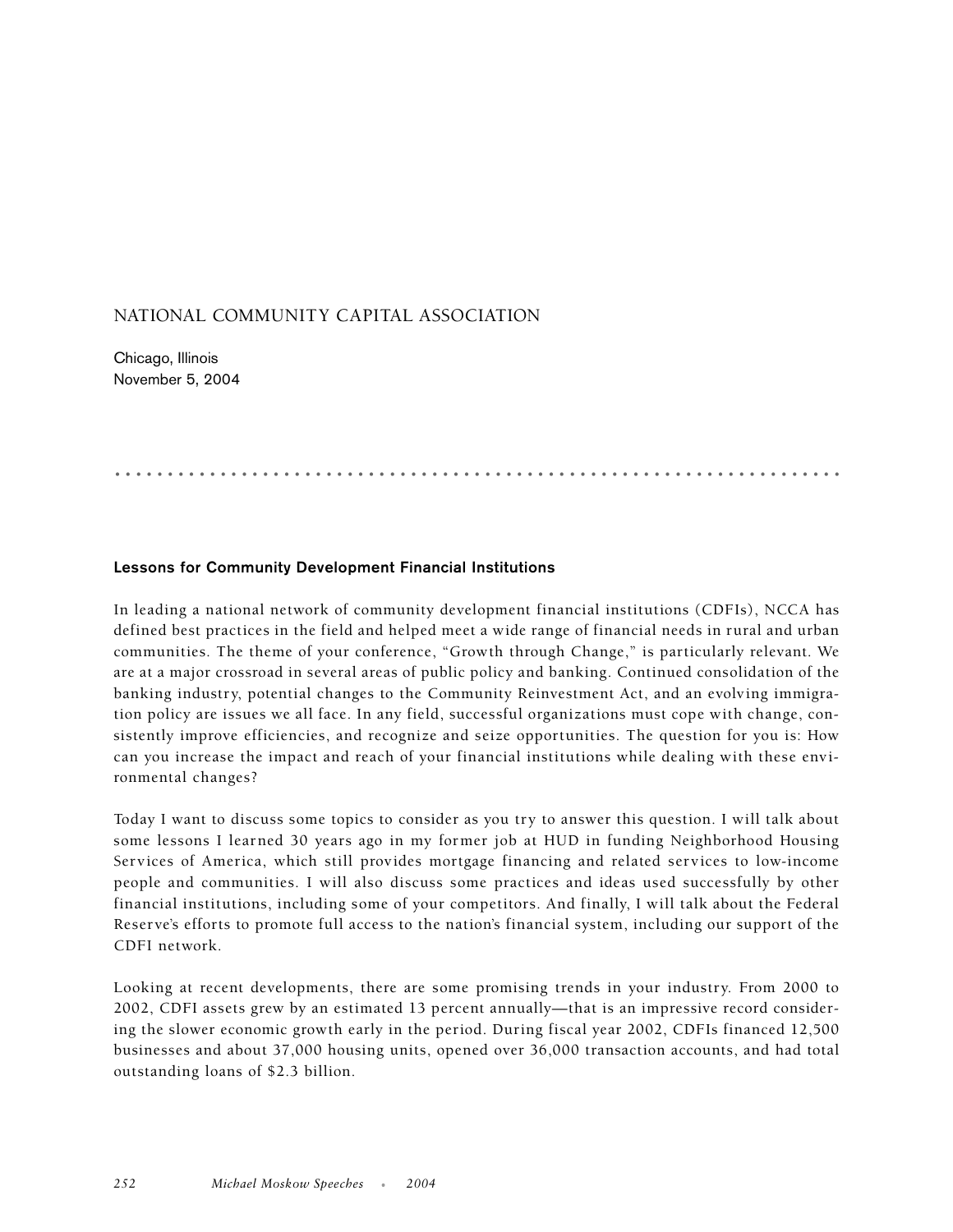In our financial world, growth matters, but that is not your principal goal. The most important goal of CDFIs is to continually move consumers once considered 'high-risk' or 'unconventional' into the financial mainstream, and we at the Federal Reserve fully support this goal. To remain viable and relevant as specialized financial institutions, you must constantly re-evaluate your ability to deliver services at the community level competitively and cost-effectively. Moreover, the financial products that you offer must provide a return, they must be in demand, and your ability to deliver the products must be sustainable. That takes careful planning, assessment, and cooperative, informed efforts among funders and intermediaries at every level. But, to succeed at your main goal, commitment and market awareness at the local level are critical.

When I was an assistant secretary at HUD in the mid 1970s, we provided special funding to a new organization—Neighborhood Housing Services of America—that effectively balanced local market awareness and growth. There are parallels between NHSA and NCCA. Both organizations are affiliated with a broad network of small, independent institutions that offer financial services to underserved markets. And both have achieved very low default rates while doing so.

NHSA grew out of the joint work of the Federal Home Loan Bank Board and Neighborhood Housing Services of Pittsburgh. They had established training for loan officers serving older Pittsburgh neighborhoods in order to show lenders how to make safe, effective mortgage loans to nontraditional borrowers. Their objective was to preserve neighborhoods, rather than tearing them down under programs like Urban Renewal. The Federal Home Loan Bank committed to offering similar training in other parts of the country. Often, these training workshops formed the basis for new NHS chapters, now known as NeighborWorks organizations. Thanks to the network of NeighborWorks offices and the commitments of many national and local organizations, financial institutions, and governments, NHSA continues to stimulate neighborhood revitalization efforts around the country.

At first, the local NHS loan pools were funded almost exclusively by foundations. As demand grew, the foundations could not meet it alone. To help address the shortage of funds, the Oakland NeighborWorks, led by Mary Lee Widener, implemented a national loan-purchase resource, NHSA. The funds that we provided when I was at HUD supported the creation of this secondary market for NHS loans; in fact, we were the first group to provide funding for the program. NHSA bought loans from local NeighborWorks offices, securitized them, and sold the securities to investors at a moderate discount to market rate. This secondary market was critical for NHSA's expansion in two ways. First, it created a renewable funding resource for the revolving loan funds of NeighborWorks. Second, it provided cash flow for NeighborWorks to conduct homebuyer counseling and "hands-on" loan servicing.

One important lesson of the NHSA model is that when you provide full-cycle servicing and counseling, you lower the default rate, which enables you to provide affordable financing. Over the years, these efforts have yielded extremely low default rates, even lower than default rates in the conventional mortgage market. These low default rates keep capital markets interested in the securities and that keeps the cost of capital low.

To achieve similar success, CDFIs must also demonstrate that its borrowers can repay loans, and may even have to arrange credit enhancements beyond customary norms. For the inexperienced borrowers that CDFIs target, intensive services such as initial borrower training; dynamic, hands-on loan servicing; ongoing counseling; and even the ability to intervene if a borrower experiences a crisis may be necessary.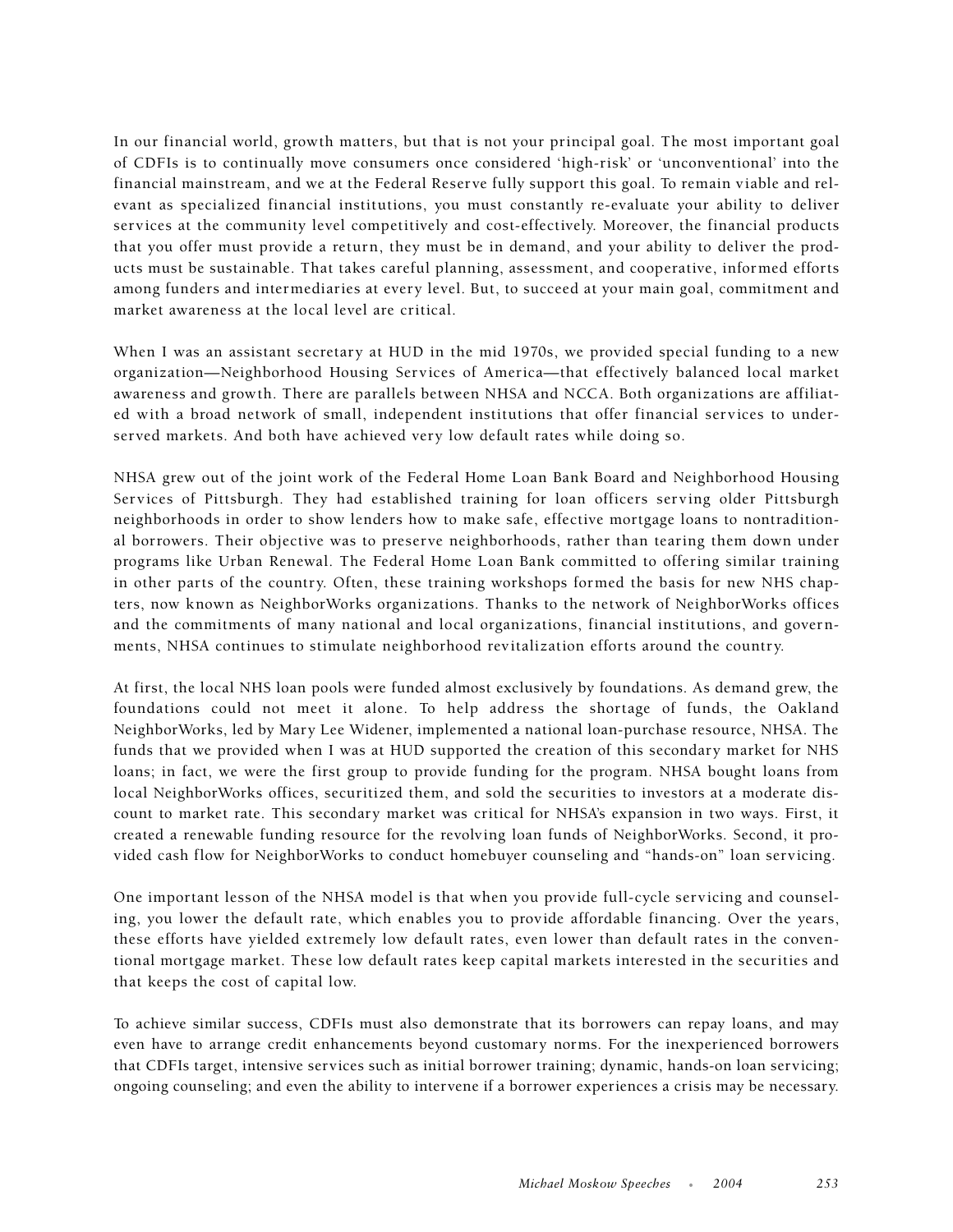A second lesson from the NHSA story is the importance of relationships with various organizations. NHSA's early successes stemmed from its partnership with the Federal Home Loan Bank. Subsequently, it benefited from the involvement of officials at the Federal Reserve, the OCC, and the FDIC. NHSA has also established strong relationships with insurance companies, pension funds and others that invest in their securities.

The NHSA story offers many lessons for success, and it is a worthy case study of what can be achieved by thinking creatively, planning with a holistic approach, and building on existing resources. Still, there are other lessons you can learn from groups closer to home, including your competitors. While you and your competitors both target the same market segments—those just outside the margins of the economic mainstream—you do so with different goals. The primary goal of CDFIs is to continually move those consumers into the financial mainstream. By contrast, the overarching goal of so-called fringe financial institutions—such as check cashers, currency exchanges, and payday lenders—is profit. With this goal in mind, these firms are successful at connecting with their customers, marketing their services, and managing their costs. For example, one reason that check cashing services are popular is because they make their services convenient. Similarly, currency exchanges and other vendors offer immigrants a network to rapidly process remittances to their family members in other countries. And when these institutions find that they cannot perform a routine activity efficiently, whether it is processing a remittance or rating a customer's credit history, they subcontract it to a business that can. This allows the firms to minimize costs and leverage strong brands, enhancing their marketability.

I am not here to offer explicit support of check cashing services, currency exchanges, and payday lenders, but only to suggest that they might offer some ideas to broaden your impact as community intermediaries. After all, one high priority issue that the NCCA is addressing is the aggressive pricing and predatory lending by some of these firms. The best way to do that is to become a viable alternative; and that means learning from your competitors how to gain further efficiencies in delivering new and existing services.

All of the issues I have touched on, access to financial services for underserved populations, capital markets access, and predatory lending are high priorities for the Federal Reserve System and the Federal Reserve Bank of Chicago. We offer a number of services that can help community lenders, including our newest service, ACH International, which connects our clearing service with that of the central banks in Mexico, Canada, and five European countries. This service allows banks to send funds abroad for a much lower cost per transaction. Additionally, through our consumer and community affairs division, we research and address many topics related to understanding participation in the nation's financial system. We conduct original research, build on research of others, and provide forums where interested parties can share ideas, thereby working to inform the public policy debate. For instance, we hosted a capital markets workshop organized by Wall Street Without Walls earlier this week. If you are interested in our services or our research and events in this area, I encourage you to go to our website, chicagofed.org, for more information.

We are also an active supporter of CDFIs, and support your mission in tangible ways. For many years, we have hosted workshops and training sessions at the Chicago Fed, and we have used our publications to describe the impact of CDFIs in our region. We have encouraged the development of new partnerships between banks and CDFIs; we have brought together the parties that are interested in forming new community intermediaries; and we have helped banks within our five-state region